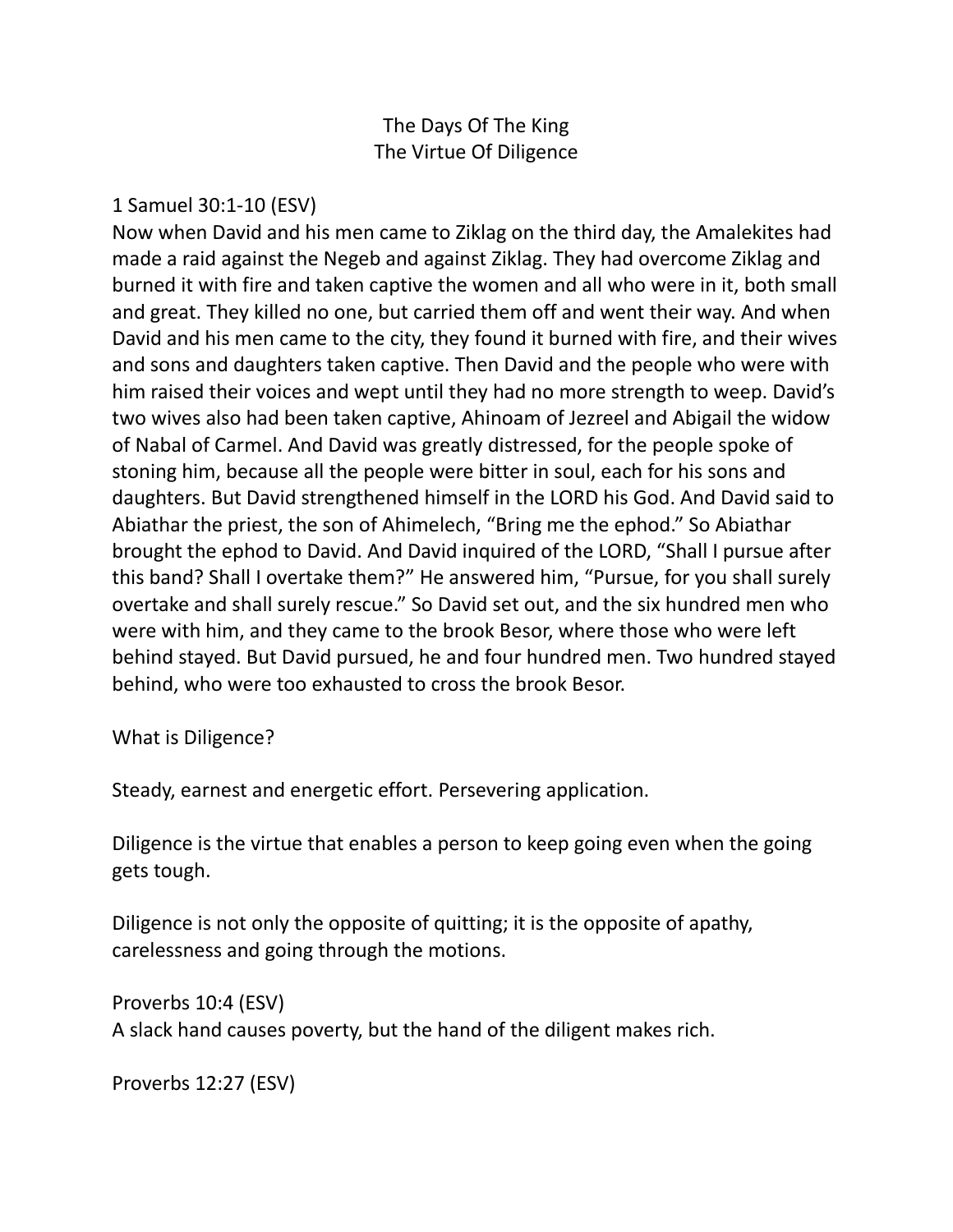Whoever is slothful will not roast his game, but the diligent man will get precious wealth.

Proverbs 13:4 (ESV)

The soul of the sluggard craves and gets nothing, while the soul of the diligent is richly supplied.

Proverbs 21:5 (ESV)

The plans of the diligent lead surely to abundance, but everyone who is hasty comes only to poverty.

Diligence produces quality work, not just persistent work.

Ecclesiastes 9:10 (ESV)

Whatever your hand finds to do, do it with your might, for there is no work or thought or knowledge or wisdom in Sheol, to which you are going.

Gospel diligence is different from a good work ethic.

1 Samuel 30:6 (ESV)

And David was greatly distressed, for the people spoke of stoning him, because all the people were bitter in soul, each for his sons and daughters. But David strengthened himself in the LORD his God.

Find your strength in the LORD.

The Gospel fuels a diligent life with the power of the finished work of Christ.

### Philippians 3:7-14 (ESV)

But whatever gain I had, I counted as loss for the sake of Christ. Indeed, I count everything as loss because of the surpassing worth of knowing Christ Jesus my Lord. For his sake I have suffered the loss of all things and count them as rubbish, in order that I may gain Christ and be found in him, not having a righteousness of my own that comes from the law, but that which comes through faith in Christ, the righteousness from God that depends on faith – that I may know him and the power of his resurrection, and may share his sufferings, becoming like him in his death, that by any means possible I may attain the resurrection from the dead.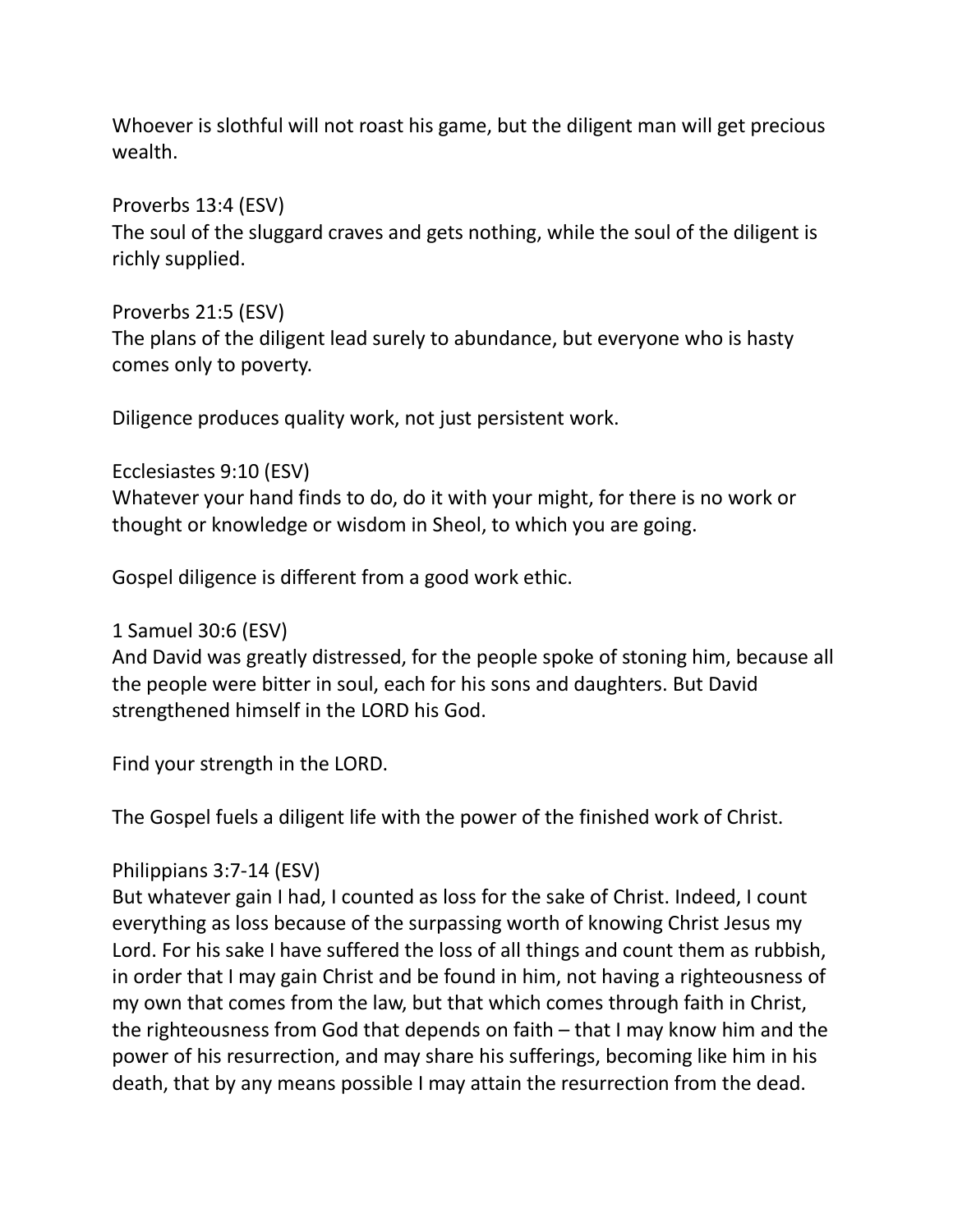Not that I have already obtained this or am already perfect, but I press on to make it my own, because Christ Jesus has made me his own. Brothers, I do not consider that I have made it my own. But one thing I do: forgetting what lies behind and straining forward to what lies ahead, I press on toward the goal for the prize of the upward call of God in Christ Jesus.

Gospel diligence is the only thing that is truly guaranteed to work.

# Galatians 6:9 (ESV)

And let us not grow weary of doing good, for in due season we will reap, if we do not give up.

4 areas where the Gospel guarantee will create diligence in our lives.

## Diligent Service

## Hebrews 6:10-12 (ESV)

For God is not unjust so as to overlook your work and the love that you have shown for his name in serving the saints, as you still do. And we desire each one of you to show the same earnestness to have the full assurance of hope until the end, so that you may not be sluggish, but imitators of those who through faith and patience inherit the promises.

### Diligent Repentance

# 2 Corinthians 7:11-12 (ESV)

For see what earnestness this godly grief has produced in you, but also what eagerness to clear yourselves, what indignation, what fear, what longing, what zeal, what punishment! At every point you have proved yourselves innocent in the matter. So although I wrote to you, it was not for the sake of the one who did the wrong, nor for the sake of the one who suffered the wrong, but in order that your earnestness for us might be revealed to you in the sight of God.

Diligent Generosity

2 Corinthians 8:7-8 (ESV)